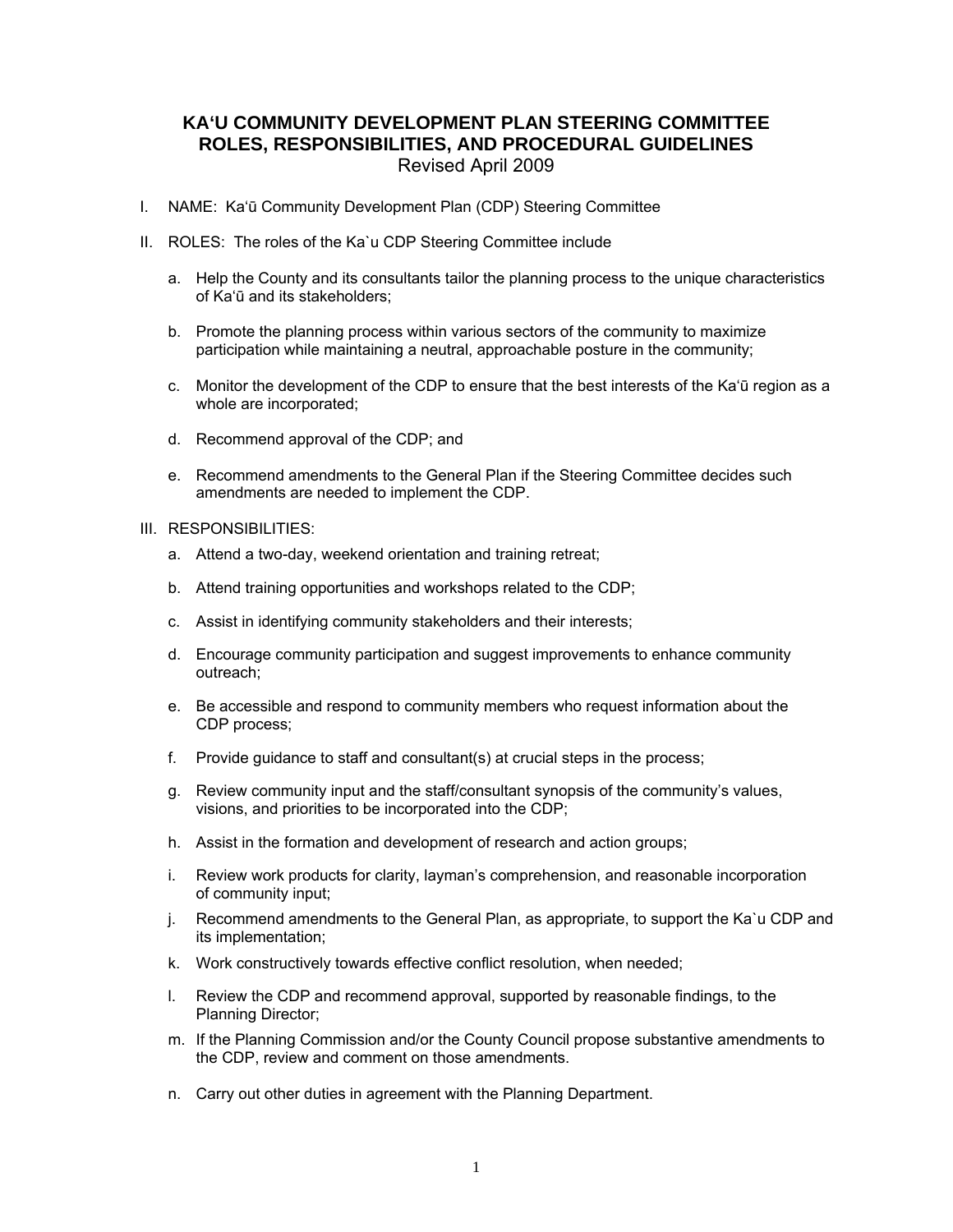### IV. MEMBERSHIP

- a. Representation. The membership should reflect a broad cross section of the affected communities and shall include community-minded individuals providing varying points of view.
- b. Number. The maximum number of members shall be 11.
- c. Ex-officio members. The Planning Director (or an authorized representative) shall be a non-voting, ex-officio member.
- d. Non-voting members: The Planning Director may appoint non-voting members to ensure representation from key stakeholders within affected communities.
- e. Termination. Termination from the Steering Committee may result from the following actions: three consecutive unexcused absences or three unexcused absences in a six month period. Members may be removed upon recommendation by the Mayor and the approval of the County Council.
- f. Term. The Steering Committee terminates upon adoption of the CDP by the County Council.

# V. OFFICERS

- a. Officers shall consist of a Chairperson and a Vice-Chairperson elected by the Steering Committee membership. Officers shall serve for the duration of the Steering Committee.
- b. Duties and Responsibilities of the Chairperson
	- i. Preside over each meeting, following the set agenda.
	- ii. Sign and certify all official acts of the Steering Committee.
	- iii. Act as Spokesperson for the Steering Committee.
- c. Duties and Responsibilities of the Vice-Chairperson
	- i. The Vice-Chairperson shall perform the duties of the Chairperson in the absence or inability of the Chairperson to act.

# VI. MEETINGS

- a. Rules of practice. The Steering Committee shall operate under a modified version of Robert's Rules of Order.
- b. Ground Rules. Ground rules can help group discussions move forward more smoothly and make a meeting more meaningful and efficient. The Steering Committee shall establish ground rules for its meetings.
- c. Regular meetings of the Steering Committee will be held once a month.
- d. Special meetings of the Steering Committee may be called by the presiding officer of the Steering Committee or the Planning Director (or an authorized representative).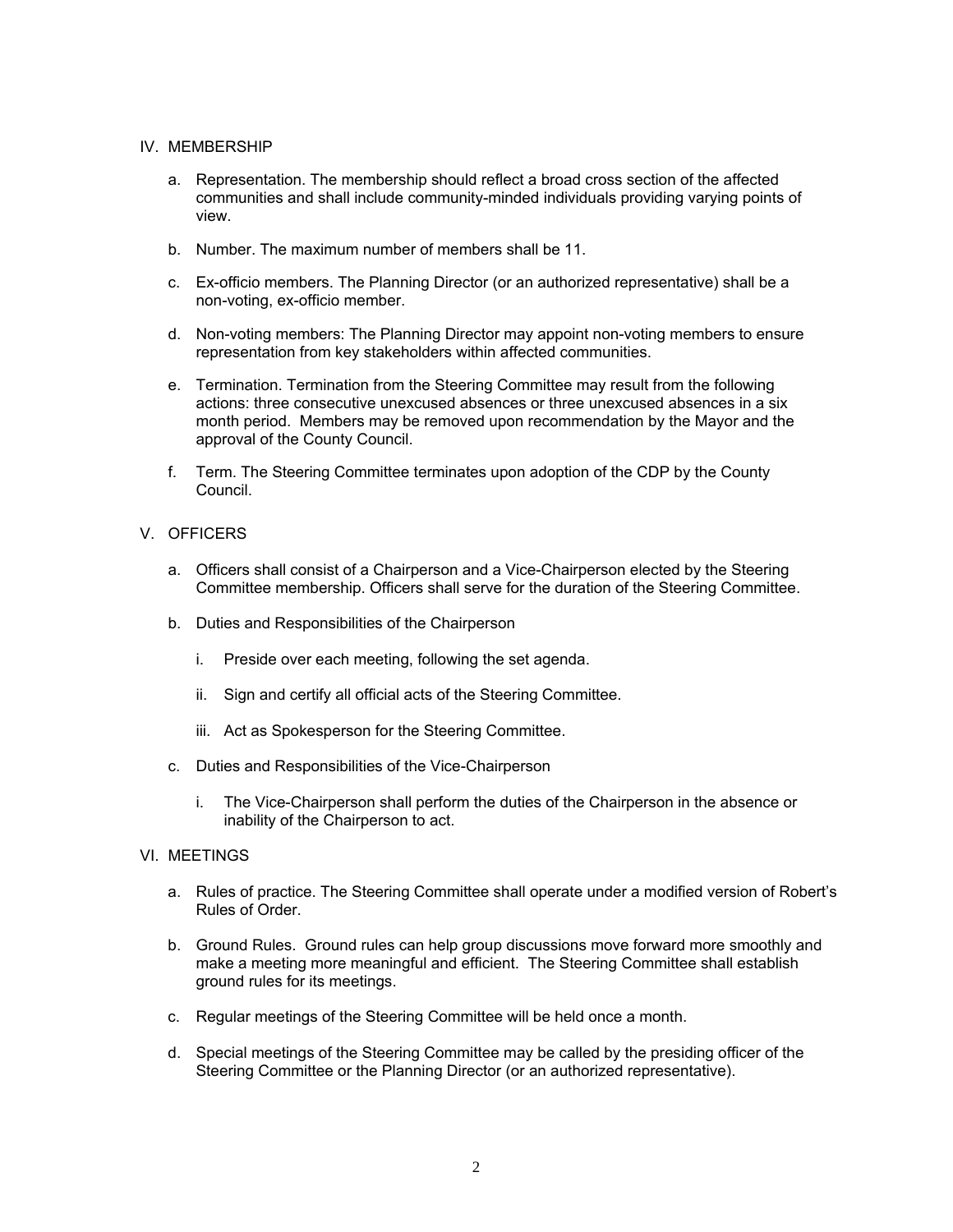e. The agenda for the upcoming meeting shall be established at the end of each meeting by the Steering Committee. The Chairperson or the Planning Director (or an authorized representative) may add items to the agenda prior to the filing of public notice.

# VII. NOTICE

- a. The Steering Committee shall give written public notice of any regular or special meeting which shall include an agenda listing all items to be considered at the meeting as well as the date, time, and place of the meeting. The notice shall be filed in the Office of the County Clerk for public inspection at least six (6) calendar days before the meeting and shall also be posted at the site of the meeting whenever feasible. Should the written notice be untimely filed, the meeting shall be canceled, a notice canceling the meeting shall be posted at the place of the meeting, and no meeting shall be held.
- b. In addition to the notice provided for in (a), notice of any special meeting shall be published in two newspapers of general circulation in the County at least twenty-four hours in advance of the meeting, unless the date, time, and place of the special meeting was announced prior to the adjournment of a regular meeting. Notice of any special meeting shall be conspicuously posted on the bulletin board of the Hawaii County Building. A brief resume of the principal business to be taken up at such meeting shall be stated in the posted notice as well as in the notice released to the news media.
- c. The Steering Committee shall not add items to the agenda, once filed, without eight affirmative votes, provided that no item shall be added to the agenda if it is of reasonably major importance and action thereon by the Committee will affect a significant number of persons.
- d. The Steering Committee shall maintain a list of names and addresses of persons who request notification of meetings and shall mail a copy of the notice to such persons at their last recorded address no later than the time the agenda is filed.

### VIII. QUORUM AND TRANSACTION OF BUSINESS

- a. A majority of the voting members of the Steering Committee shall constitute a quorum for the transaction of business.
- b. The affirmative vote of a majority of voting members shall be necessary to take any action.
- c. Members shall inform the Planning Department when they are unable to attend a scheduled meeting at their earliest convenience to ensure that there will be a quorum to conduct a meeting.

## IX. PUBLIC STATEMENTS

- a. Public participation shall be encouraged. The Steering Committee shall afford all interested persons an opportunity to submit data, views, or written testimony on any agenda item.
- b. The Steering Committee shall afford all interested persons an opportunity to speak on any agenda item. The presiding officer may limit the length of any person's presentation as long as each speaker is accorded a minimum of three minutes. The presiding officer may also give members of the public the opportunity to make comments at the beginning of the meeting if it would be inconvenient for them to wait for the agenda item to come up.